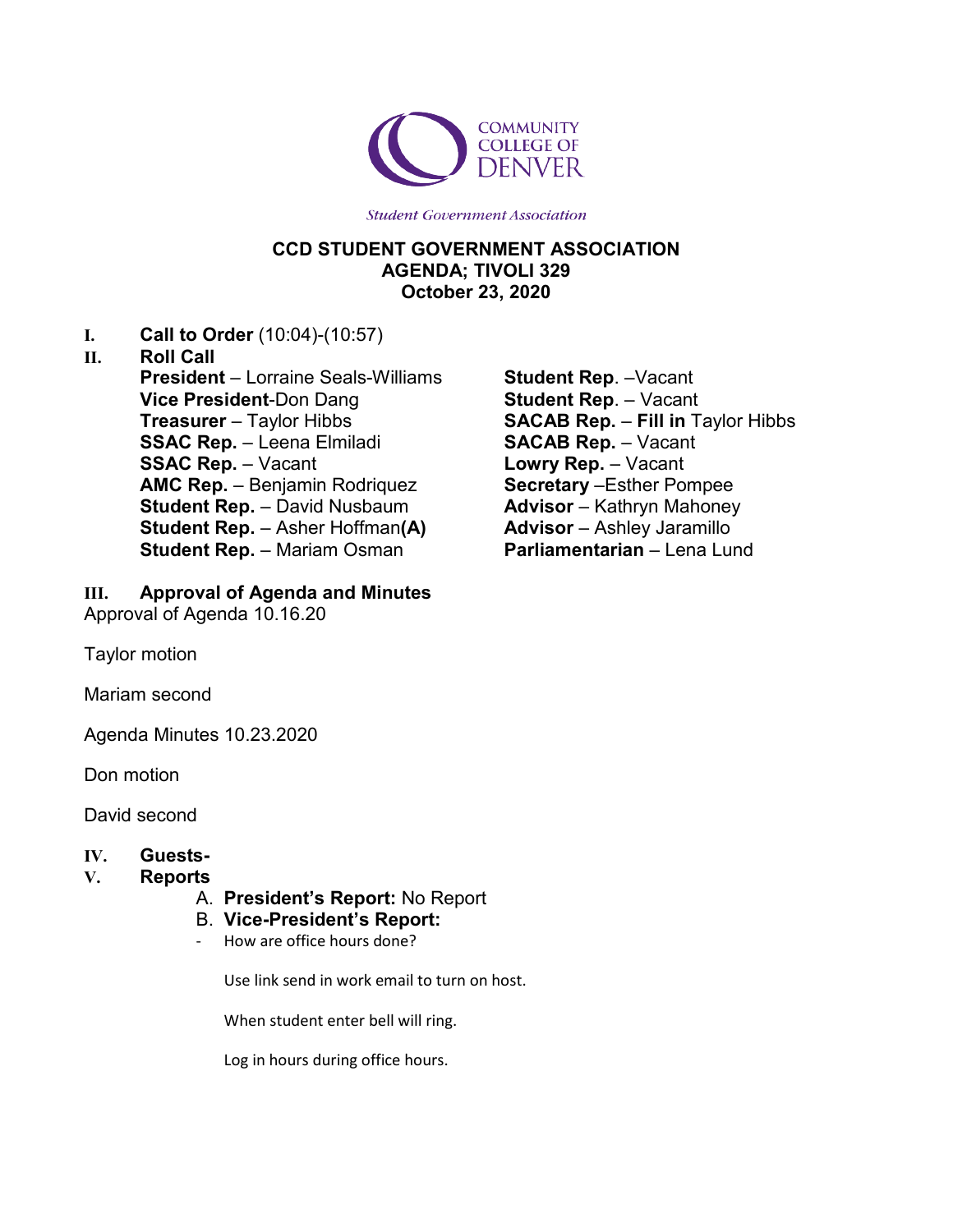- C. **Treasurer's Report:** No report
- D. **Secretary's Report:** No report
- E. **Advisor's Report:**
- Don & Queen work on getting missing agenda minutes
- Next week will see survey for the RTD pass.
- Knowing your right when protest after election.
- F. **SACAB Report:** Doing debrief for ACPD

#### G. **SSAC Report:**

- Meeting with ssac advisor Stacie Amaya next week
- H. **Student Rep. Reports:** No Reports
- I. **Committee Report Media Committee/BEE Committee**
- What's new with the media committee?
- Halloween event discussing treat and pumpkin patch
- Discuss with the invisible man and code will be provided
- Escape room, Legend of the Tivoli, New Orleans Haunted Ghost on Oct 29
- Thinking of a Podcast to create engagement with the student
- Talking about going trick or treat event bill is not finish to merge events together.
- Looking to do events for election mid-November
- Link in bio for Instagram
- new covers for the FB page with our office hours on them

# **Elections Committee-**

#### J. **Special Committee Report-**

# **VI. Unfinished Business/General Orders**

- What updates we have for Halloween updates?
- Halloween bill will be repurposed to make candy bags for Ashley event.